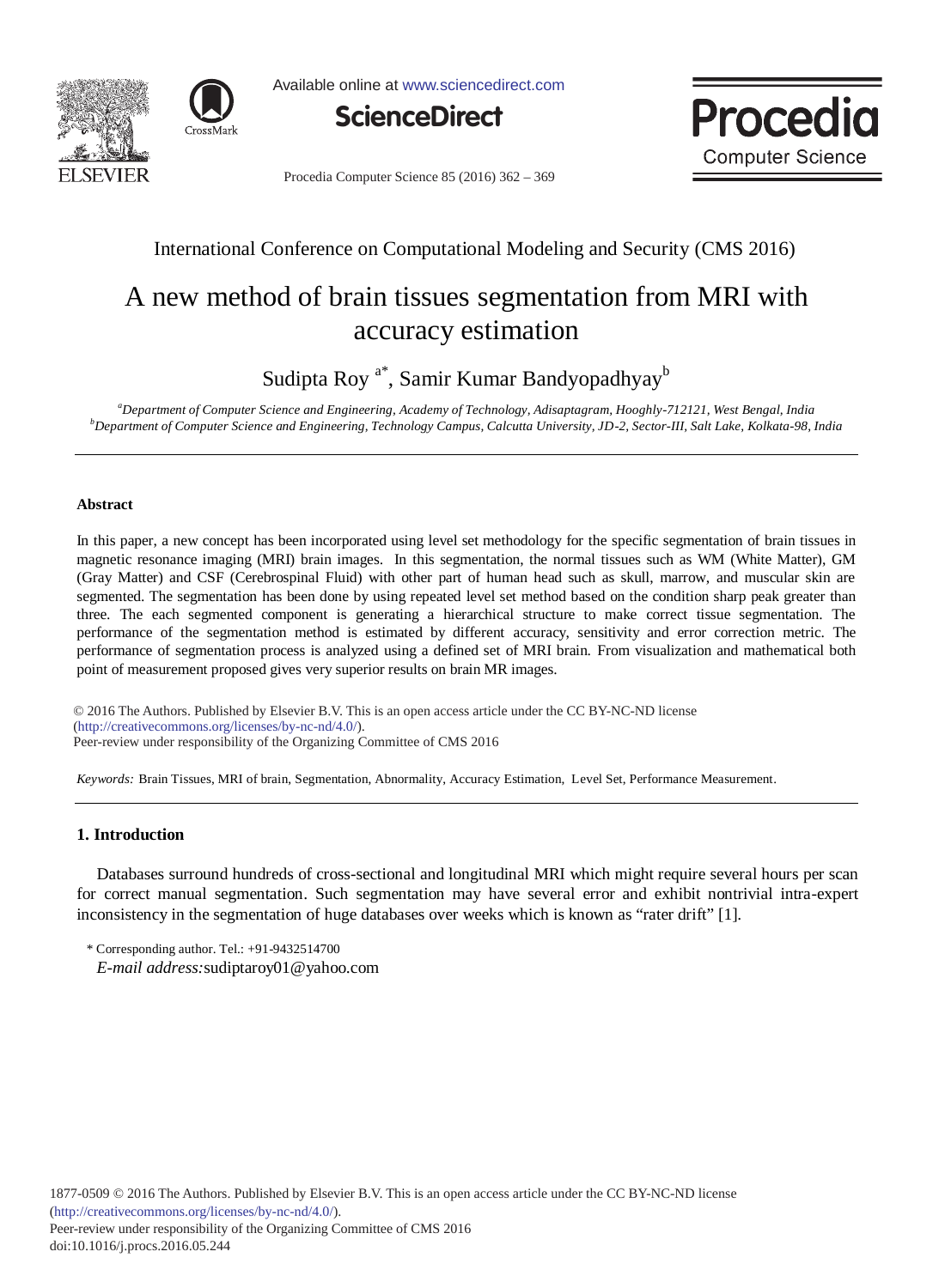Furthermore, manual segmentation using the transverse, coronal and sagittal views may result in uneven boundaries, which cause difficulties in character analysis. Hence, the fact that many applications depend on accurate, robust and cost-effective brain segmentation has inspired much work for developing automatic brain segmentation tools. The challenge in brain MRI segmentation is due to issues such as noise, non-uniform intensity, partial volume effect, shape complexity and natural tissue intensity variations. Under such conditions, incorporation of a priori medical knowledge, commonly represented in anatomical brain atlases by state-of-the-art studies is essential for robust and accurate automatic segmentation.

Several brain tissue segmentation approaches have been projected over the years. Some proposals attempt to use clustering techniques, being the Expectation Maximization a popular method. Some of those utilize Markov Random Fields to add perspective of the neighborhood of the voxel being labeled [2] [3]. In [2], an earlier probability atlas is engaged to initialize the EM method which gives spatial information. However, other authors have also proposed segmentation methods more debesides CSF, GM or WM, like the basal ganglia, brainstem and others [4] [5]. Recently, discriminative semantic segmentation [6] method based on supervised decision forest to segment the brain tissues that achieving good results. Potential of diagnosing and differentiating diseases using MR images formulate them suitable in developing new pharmacotherapeutic methods [7-8]. Segmentation is a most important issue in processing and analyzing MR images which impress the ultimate results of analysis. Automatic segmentation of brain MR Images into its major tissues remains an inextricable problem in domain of medical image processing. First of all, noise may modify the gray value of pixels which uncertain the segmentation results. Moreover, inhomogeneities in MR Images modify the gray value of pixels belonging to one tissue increasingly and thus it makes difficult to their segmentation. Furthermore, the restriction on image resolution directed to partial volume effect in which one voxel may include parts from more than one tissue. Other imaging artifacts such as calibration parameters also make segmentation of MR Images more difficult [9]. The main limitation of existing segmentation to extract normal and abnormal tissue of brain and skull is the accuracy. We have found the problems which include: (a) the subcortical gray matter is underestimated, especially around the thalamus, the white matter fibers enter the gray matter structures, leading to poor contrast in the MR image. Accurate non-rigid alignment and segmentation are extremely difficult in this region. (b) The cortical gray matter is overestimated because segmenting the small folds of cortical gray matter correctly is more complicated with a probability atlas. Its smooth borders increase the likelihood of bridges or cavities across adjacent banks of a sulcus and influence the segmentation towards an overestimation of cortical gray matter [10]. (c) Over or under segmentation of normal brain tissue and non brain part are performed by the existing segmentation methodology. d) Increasing number of structures in the segmentation problem also increases the problem's statistical complexity and likelihood of misclassified voxels.

The rest of the paper is organized as follows. In Section II, proposed method has been described briefly. Detailed results from proposed method are provided in Section III as results and discussion section. Finally we conclude our method in Section IV.

#### **2. Proposed Method**

We have to perform the three stage level set segmentation with three membership functions that clearly find out three regions. But for significant accurate segmentation of different tissues of brain and non brain part we use the repetitive level set segmentation method. The repetition of segmentation has been depends on the number of sharp peaks of the segmented region. We will repeat our three phase level set for peak greater than three for every segmented region. We have chosen peak value three because core module of our proposed method used concepts of three region segmentation.

The elementary conception of level set is to completely evolve a higher dimensional function  $\Phi: \Omega \to \mathbb{R}$  whose zero level set  $C: \Phi = 0$  represents dynamic shapes on the surfaces. The growing curve C partitions the image into two regions: C<sub>in</sub> region inside the curve, which is enclosed by  $\Phi > 0$  and C<sub>out</sub>, which is the region outside the curve, i.e., where  $\Phi < 0$ . Thus the entire idea behind [11] this steps is to represent the closed curve C defined on the image domain can be represented by the zero level set  $\Phi(x, y) = 0$  of a higher dimensional function called a Lipschitz function  $\Phi$ :  $\Omega \rightarrow R$  such that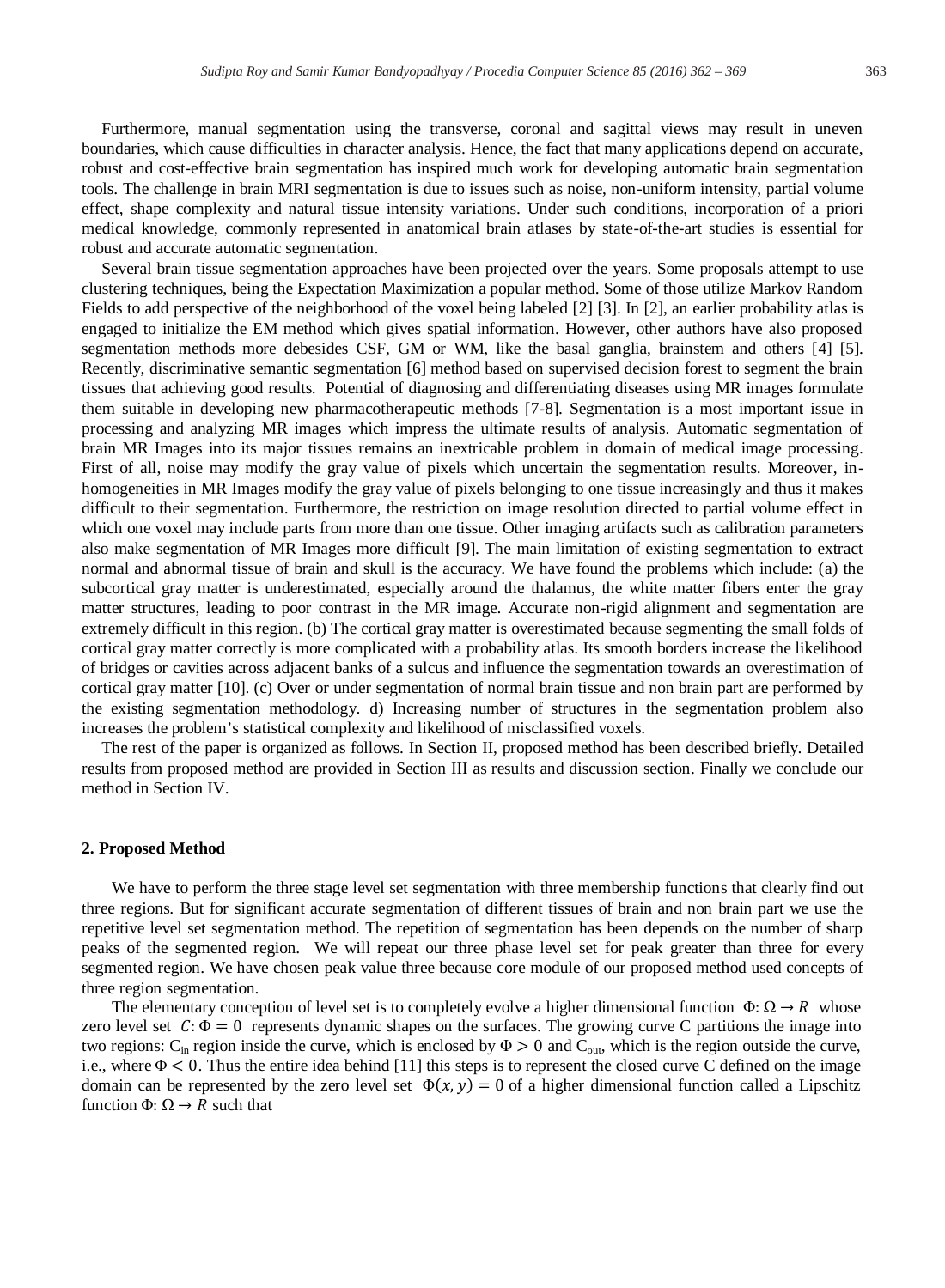$$
\Phi(x, y) = \begin{cases}\n= 0 & at \ C(x, y) \in \Omega \\
> 0 & inside \ C(x, y) \in \Omega \\
< 0 & outside \ C(x, y) \in \Omega\n\end{cases}
$$
\n(1)

The curve C changes by  $\partial_t C = F \cdot N$  where F is derived from generic energy function of the speed of evolution, and N indicated as the outside unit normal vector to the growing curve C. The associated evolution proposed by *Oshar and Sethian* [11] of the level set function then be represented by  $\partial_t \Phi = F$ .  $|\nabla \Phi|$ . Unfortunately, these models are highly sensitive to noise, which makes them unsuitable for medical images as these images are usually noisy and contain obscure, ill-defined boundaries. We used regularization of  $H(\Phi)$  using  $\mathcal{C}^2(\Omega)$  functions for computing the associated Euler-Lagrange equation, as proposed in [12-13], Using the Heaviside function H and Dirac delta function  $\delta$ , minimizing the regularized energy functional with respect to  $\Phi$  gives the associated Euler-Lagrange equation. Parameterization by an artificial time t≥0 gives the following update equation of  $\Phi(x, y, t)$  in the descent direction:

$$
\frac{\partial \Phi(x, y, t)}{\partial t} = \delta_{\epsilon}(\Phi) \left[ \mu \cdot div \left( \frac{\nabla \Phi}{|\nabla \Phi|} \right) - \nu + L_{12} \sum_{i=1}^{M_1} w_i g(x, y) | \mu_i, \Sigma_i \right] \times P(C_{in}) - L_{21} \sum_{j=1}^{M_2} w_j g(x, y) | \mu_j, \Sigma_j \right] \times P(C_{out})
$$
\n(2)

 $w_i$ ;  $i = 1, \ldots, M$ , represent mixture weights or prior probabilities of each component satisfying summation of all weight equals to one for M pieces Gaussian densities. The initial outline is defined by  $\Phi(x, y, 0) = \Phi_0(x, y)$ . A Gaussian mixture model can be represented as a weighted sum of M pieces Gaussian densities,

$$
P(X|\lambda) = \sum_{i=1}^{M} w_i g(X|\mu_i, \Sigma_i)
$$
\n(3)

Where  $X = \{x_1, x_2, x_3, \ldots, x_n\}$  is a set of N observations from a D dimensional space, w<sub>i</sub>, i=1,2,...,M represent mixture weights or prior probabilities of each module satisfying  $\sum_{i=1}^{M} w_i = 1$ ;  $g(x_j | \mu_j, \sum_j)$  are D-variate Gaussian modules and denote the probability of observation  $x_i$  coming from the i<sup>th</sup> component. Each Gaussian module can be represented as:

$$
g(x_j|\mu_i, \Sigma_i) = \frac{1}{(2\pi)^{D/2}|\Sigma_i|^{1/2}} \exp\{-\frac{1}{2}(x_j - \mu_i)\sum_j^{-1}(x_j - \mu_i)\}\tag{4}
$$

Where  $\mu_i$ ,  $\Sigma_i$  are the representation mean and covariance matrices of individual modules. Hence, the parameters of the model are given by  $\lambda = \{w_i, \mu_i, \sum_i\}$ , i=1,2,...,M. The model parameters can be estimated by maximizing the overall likelihood of the observations X coming from the model  $\lambda$ . Maximum likelihood phrase is a non-linear function of the parameters  $\lambda$  and, therefore, a closed form solution for direct maximization is not possible.

The histogram of a digital image with L of total probable intensity levels in the range [0,G] is defined as the discrete function:

$$
h(r_k) = n_k \tag{5}
$$

Where  $r_k$  is the k<sup>th</sup> intensity level in the interval [0,G] and  $n_k$  is the number of pixels in the image whose intensity level is  $r_k$ . 255 is the maximum possible value for G for gray scale image. The process of peak calculation is made by choosing preceding three and next three neighbour positions for each gray value k in a circular manner into  $(k-3)(k-2)$ ,  $(k-1)$ ,  $(k+1)$ ,  $(k+2)$  and  $(k+3)$  respectively. If the frequency of a gray value k is larger than that of its three adjacent left and three adjacent right gray value frequencies then  $k$  is identified as a peak ( $p_k$ ). Sharp peak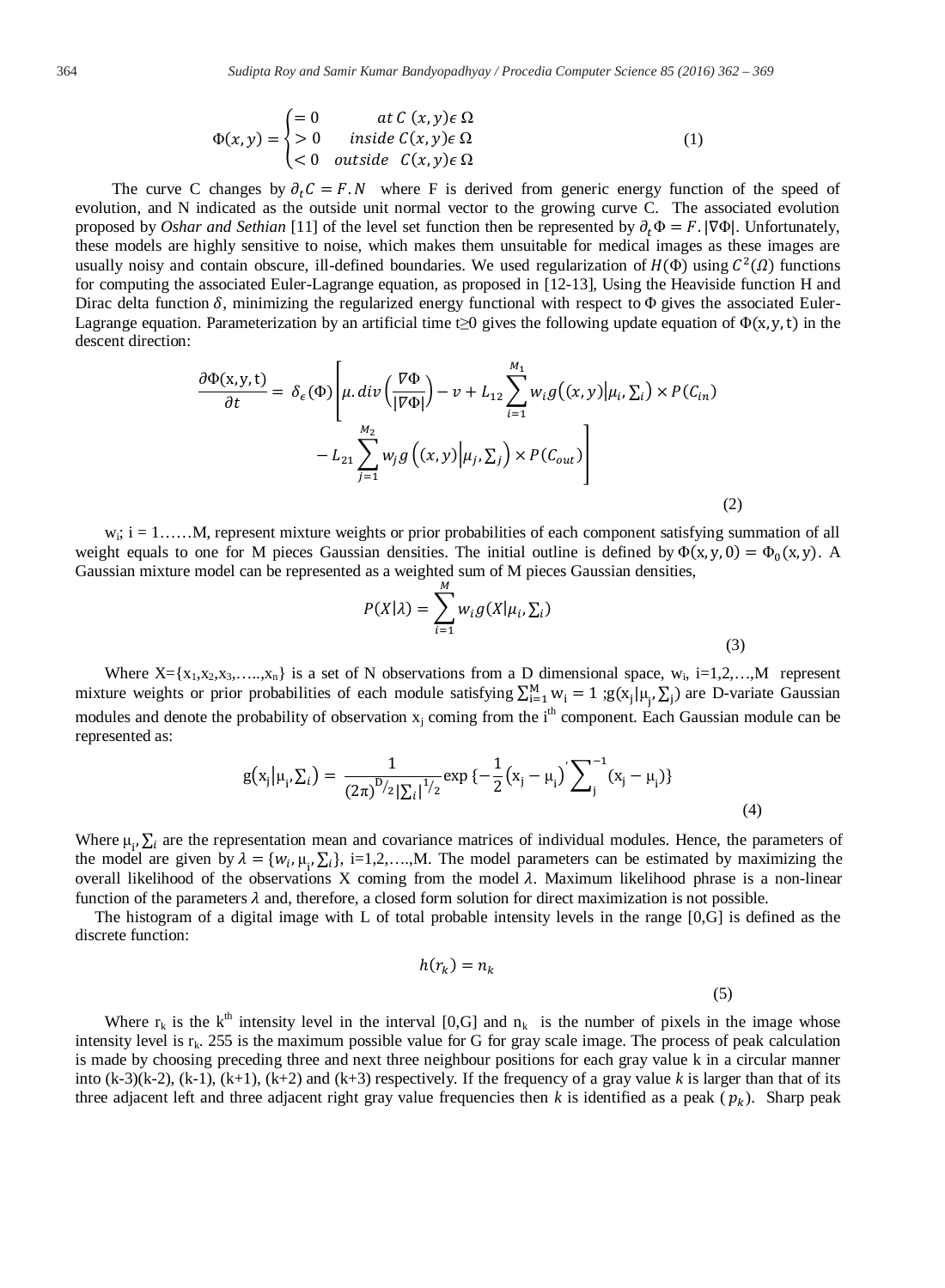frequency is calculated from the total number of peaks value recorded from above divided by three. When segmentation method stopped after applying above method, we use expect maxima (EM) to extract maximum area between two connected regions of brain, and maximum area always appear as left child. If we consider a binary tree of root is the input image (BI) itself then we segment it into two regions BI1(contains WM, GM, marrow, and muscles skull) and BI2(contains GM, CSF, muscles skull). Inputted brain image is treated as level 0 and BI1 and BI2 treated as level 1. Number of sharp peak greater than 3 at level 1, so we repeat the segmentation and the segmented region of level 1 produce the level 2. Segmented part of level 2 does not have any sharp peak greater than 3 for normal brain. For the entire segmented region we place maximum area as left child. Region BI12 and BI21 both contains GM and muscles skull, so we add this segmented region to improve the accuracy. Region BI11 contains WM and marrow, and BI22 contains CSF and fats. Finally we segment WM, marrow, GM, muscles skull, CSF, and fats by using max area from left to right. If any abnormality present we can detect it in level 2, all steps are remain same except we use abnormality extraction methodology [14] and rest of the region are treated as normal segmented tissue.

#### **3. Results and Discussion**

We tested our method with a couple of MRI of brain images [15] from brainweb standard dataset. Our method correctly segment for different category of MRI of brain. The outputs of different steps of our proposed methodology with almost perfect segmentation for transverse type MRI has been describe here. It should be noted that all parameters that appear in the method have been set to fixed values, so all results shown here have been achieved with the same parameters. The results of different steps we used in our methodology shown in Fig. 1 below. Fig. 1(b) is the output generated by level set segmentation on Fig. 1(a) is test MRI of brain image. When we segment according to the level set method, it is very clearly visible to us that some of segmented parts are overlapped in each region of segmentation. To remove this problem we have incorporated the concepts of sharp peak on segmented image. That means we need to repeat the level set in each segmented region to produce better results or output. Thus reapply level set as segmented region has number of sharp peak greater than three to get better accuracy. Fig. 1(c) and Fig. 1(d) are the results of level set segmentation applied on segmented part of Fig. 1(b). Fig.1(c) consists of WM, some amount of GM, marrow, and few amount of muscle skin. Fig. 1(d) consists of CSF, some amount of GM, and muscle skin. Now, the number of sharp peaks of segmented parts of Fig. 1(c) and Fig 1(d) are not greater than three so we stop to repeat the segmentation process. We extract the outer region of Fig. 1(c) and Fig 1(d) by skull elimination algorithm [14]. Thus by using the concepts of maximum connected area we can extract WM from segmented part of Fig. 1(c) and the result has been shown in Fig. 1(e). Thus Fig. 1(e) fully consist of WM has been shown below. The rest of the brain tissues are collected from Fig.1 (c) and combined with maximum connected area component of Fig. 1(d) to produce GM. GM has been shown in Fig. 1(f). After extracting GM from segmented Fig. 1(d), rest of the brain tissue part is consider as CSF. Fig. 1(g) fully consist of CSF has been shown below. The similar way muscle skin and marrow as non tissue part of the brain has been shown in Fig. 1(h) and Fig. 1(i) below. Thus we able to segment different brain tissues with some other non-brain region very efficiently and truthfully. Fig. 1 shows all the segmented region of MRI of brain below.

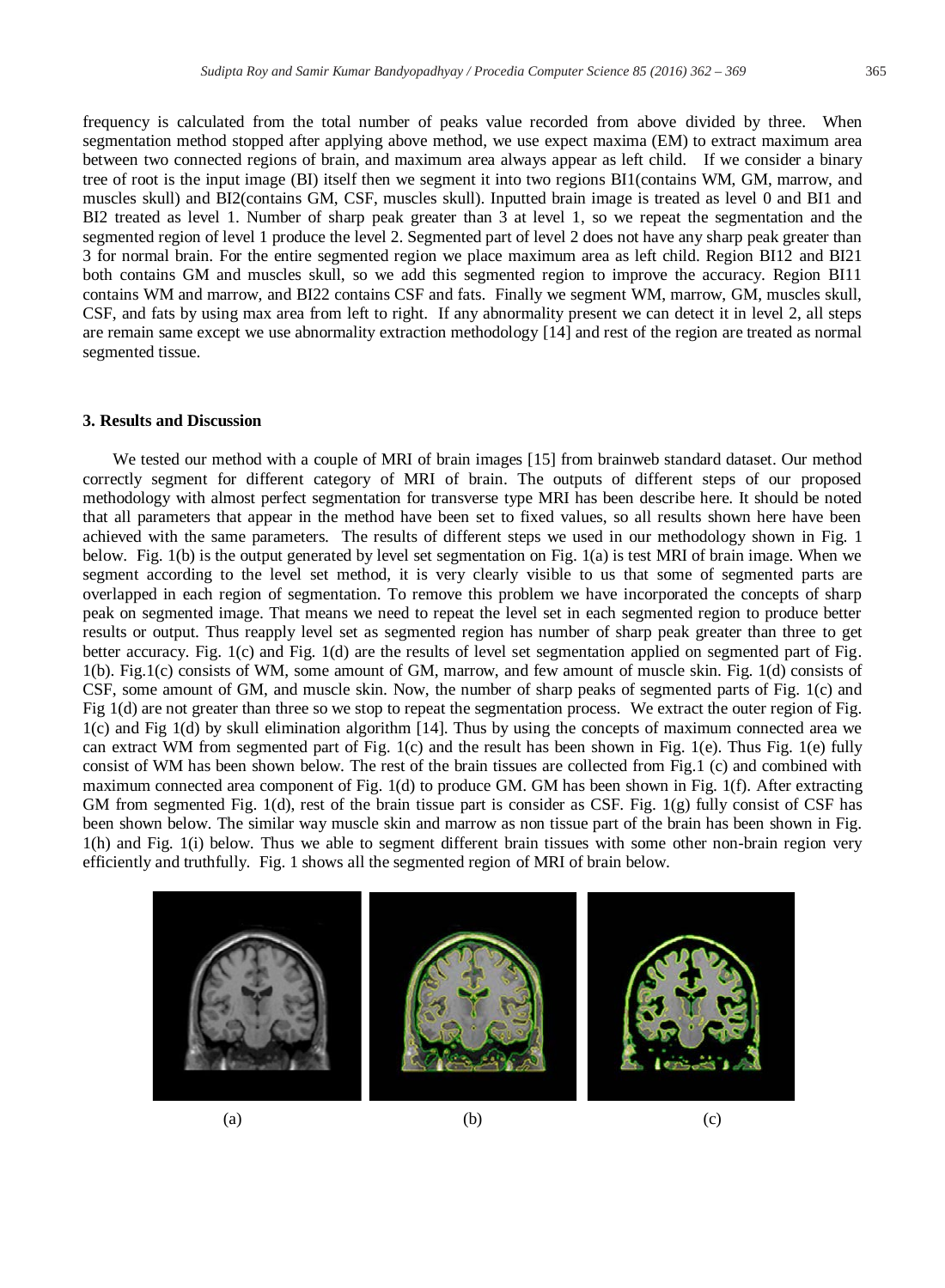

Fig. 1. (a) Input MRI image; (b) three phase level set output performed on input image; (c) and (d) are the outputs of level set performed on segmented region of (b); (e) is the segmented white matter; (f) is segmented gray matter; (g) is segmented CSF; (h) is segmented muscle skin; and (i) is segmented marrow region of brain

Our proposed method gives very good results for segmentation of different regions from the visualization point of reference. From the above figure it is easy to find out the area of each segmented region. The quantification and ratio of each segmented region such as WM, GM, and CSF has a great importance to identify the different type of brain disease. Different type abnormality has been also identified by their position on diverse brain tissues and dissimilar brain skull portions. Skull defect and appearances lesions may cause of skull meningeal and sulcal disease. Extracerebral masses and intracerebral masses can also been identified by our proposed method and abnormality detection [16] algorithm.

As segmentation may be biased visually thus we need to justify in terms of mathematical metric. Accuracy of a segmentation technique refers to the degree to which the segmentation results agree with the true segmentation. Although digital apparition can provide a level of recognized "ground truth or reference", they are silently incapable to reproduce the full range of imaging characteristics and normal and abnormal anatomical variability observed in clinical data. First let AS be the automated segmented area and MS be the manual segmented area [16]. True positive TP is determine by the intersection pixel between automated (AS) and manual (MS) segmented area. False positive (FP) is determine by difference between AS and TP. False negative (FN) is determine by difference between MS and TP. The Jaccard index  $(J_i)$  between two areas is represented as follow:

$$
J_i(AS, MS) = \frac{|AS \cap MS|}{|TP + FN + FP|} * 100\%
$$

 $(6)$ 

The relative area error (RAE) [16] for stroke region can be calculated as difference between 'AS' and 'MS' divided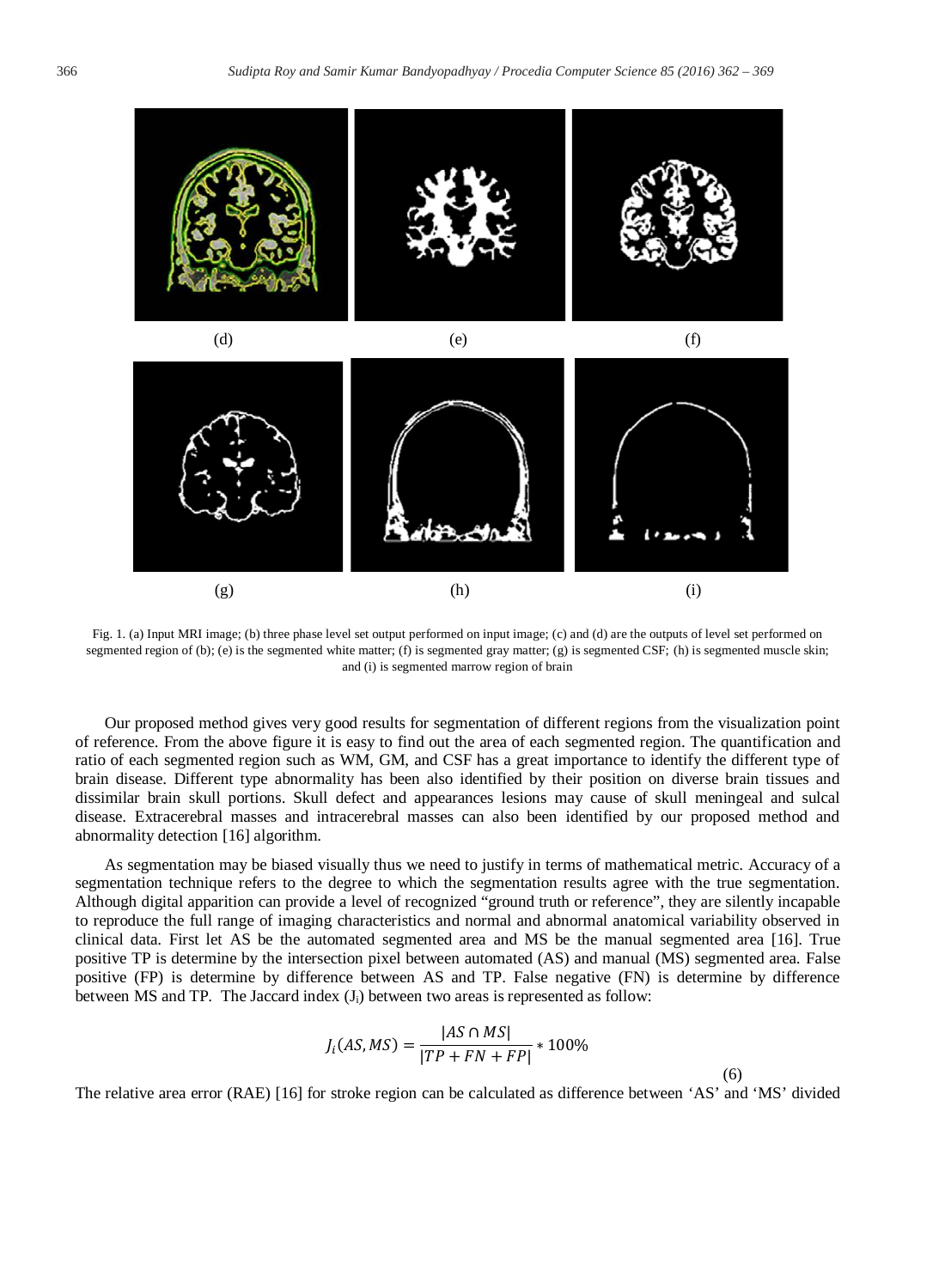by MS.

$$
RAE = \frac{(AS - MS)}{MS} \times 100\%
$$
\n<sup>(7)</sup>

Jacard Index measures the similarity measurement between two images and RAE measure the relative area error between two images. Thus greater Jacard index means better results and lesser RAE means better results. The performance of our proposed method for different region segmentation with above mentioned metric has been shown in table 1.

|                     |            | Table 1. Performance measurement of segmented region |                      |                  |                   |                   |                        |                 |
|---------------------|------------|------------------------------------------------------|----------------------|------------------|-------------------|-------------------|------------------------|-----------------|
| Segmented<br>Region | Image Type | Segmented<br>Area                                    | Ground<br>truth area | True<br>Positive | False<br>Positive | False<br>Negative | Relative<br>Area Error | Jacard<br>Index |
|                     | Coronal    | 25828                                                | 25871                | 25578            | 293               | 250               | 0.1662                 | 98.9496         |
|                     | Coronal    | 25987                                                | 25467                | 25302            | 165               | 685               | 2.0418                 | 98.3480         |
| WM                  | Sagittal   | 16222                                                | 16854                | 16003            | 851               | 219               | 3.7498                 | 96.7650         |
|                     | Sagittal   | 17329                                                | 16897                | 16774            | 123               | 555               | 2.5566                 | 98.0190         |
|                     | Transverse | 39272                                                | 38885                | 38428            | 457               | 844               | 0.9952                 | 98.3354         |
|                     | Transverse | 36874                                                | 37843                | 36577            | 1266              | 297               | 2.5605                 | 97.9081         |
|                     | Coronal    | 27400                                                | 27947                | 27334            | 613               | 066               | 1.9572                 | 98.7731         |
|                     | Coronal    | 27438                                                | 27324                | 27287            | 037               | 151               | 0.4172                 | 99.6566         |
| <b>GM</b>           | Sagittal   | 32478                                                | 35361                | 32349            | 3012              | 129               | 8.1530                 | 95.3699         |
|                     | Sagittal   | 35230                                                | 34657                | 34485            | 172               | 745               | 1.6533                 | 98.6878         |
|                     | Transverse | 39121                                                | 43163                | 39004            | 4159              | 117               | 9.3645                 | 94.8033         |
|                     | Transverse | 41857                                                | 42897                | 40468            | 2429              | 1389              | 2.4244                 | 95.4951         |
|                     | Coronal    | 10078                                                | 10017                | 10006            | 011               | 072               | 0.6089                 | 99.1099         |
|                     | Coronal    | 12008                                                | 11887                | 11835            | 052               | 173               | 1.0179                 | 98.7907         |
| CSF                 | Sagittal   | 38324                                                | 42057                | 38297            | 3760              | 027               | 8.8760                 | 95.2886         |
|                     | Sagittal   | 42482                                                | 41780                | 41632            | 148               | 850               | 1.6802                 | 98.8155         |
|                     | Transverse | 16722                                                | 17829                | 16643            | 1186              | 079               | 6.2089                 | 96.3387         |
|                     | Transverse | 19542                                                | 18907                | 18843            | 064               | 699               | 3.3585                 | 98.0155         |
|                     | Coronal    | 21784                                                | 21625                | 21543            | 082               | 241               | 0.7352                 | 99.2559         |
|                     | Coronal    | 20133                                                | 19876                | 19746            | 130               | 387               | 1.2930                 | 98.7077         |
| Muscle              | Sagittal   | 20366                                                | 21205                | 19045            | 2160              | 1321              | 3.9566                 | 91.6263         |
| Skin                | Sagittal   | 21758                                                | 22267                | 21566            | 701               | 192               | 2.2858                 | 97.9716         |
|                     | Transverse | 18504                                                | 20240                | 18268            | 1972              | 236               | 8.5770                 | 94.3010         |
|                     | Transverse | 19357                                                | 19876                | 19307            | 569               | 050               | 2.6111                 | 98.4222         |
|                     | Coronal    | 5360                                                 | 5236                 | 5200             | 036               | 160               | 2.3682                 | 98.1502         |
|                     | Coronal    | 5328                                                 | 5276                 | 5198             | 078               | 130               | 0.9855                 | 98.0384         |
| Marrow              | Sagittal   | 8301                                                 | 8602                 | 8267             | 335               | 034               | 3.4991                 | 97.8169         |
|                     | Sagittal   | 8756                                                 | 8538                 | 8498             | 040               | 258               | 2.5532                 | 98.2768         |
|                     | Transverse | 6895                                                 | 7326                 | 6798             | 528               | 097               | 5.8831                 | 95.6050         |
|                     | Transverse | 7287                                                 | 7485                 | 7223             | 262               | 064               | 2.6452                 | 97.7931         |

From the above table it is clear that Jacard index always reached greater than 90% where average value is 97.44789. Thus greater Jacard index means better segmentation procedure. Average value of RAE is 3.172822984 which are very less value. Relative area error is also very less in our proposed method. Thus our proposed method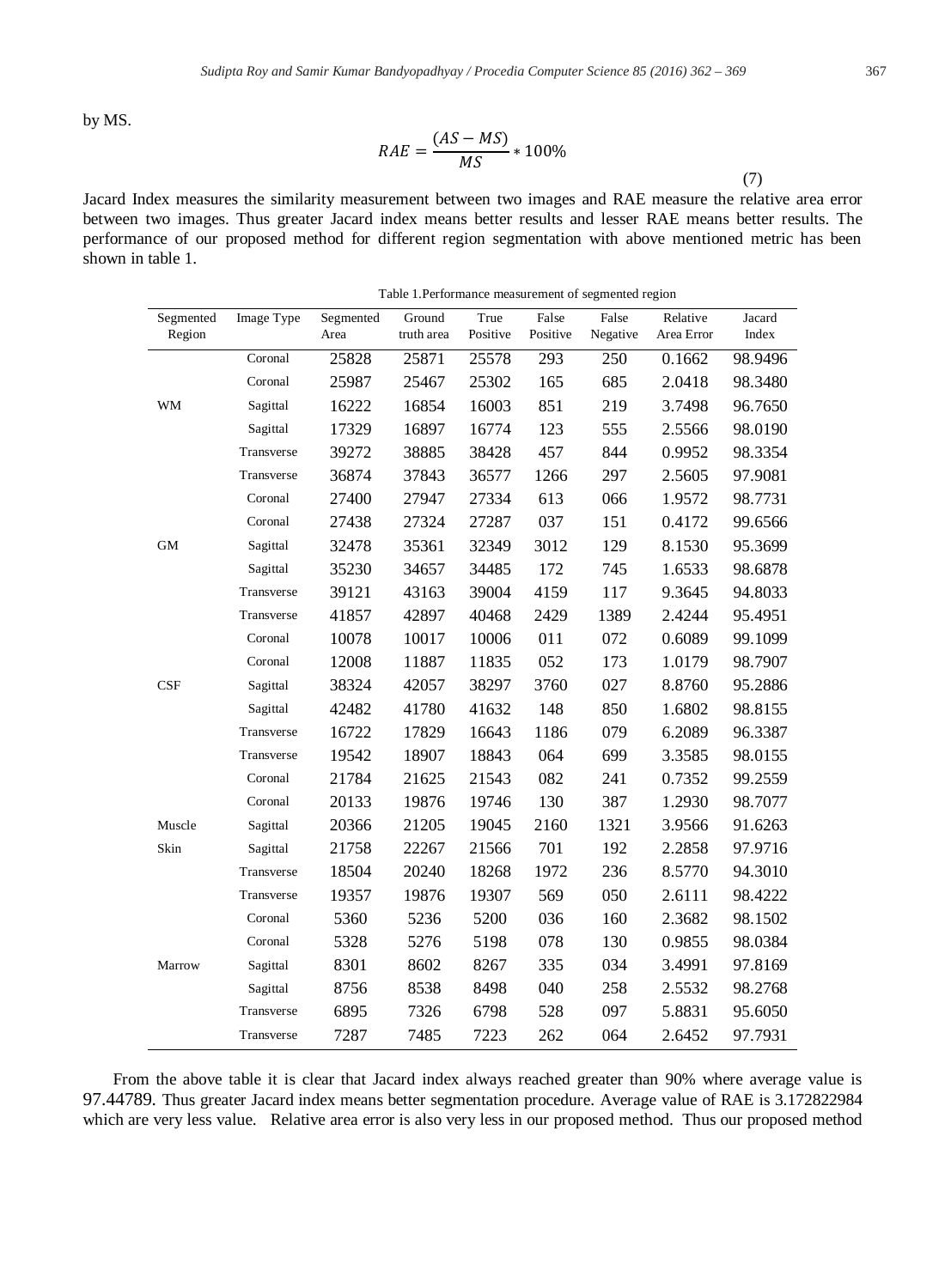produces high accuracy with low error rate which is very essential for medical image segmentation. Our method has more truthful results than what can be acquired with its individual modules. To produce much more competent segmentation method our framework detains dissimilar types of features in each step that are of particular significance for MRI, i.e., allotments of tissue intensities, textural features, and connection with adjacent pixels or spatial features. A most important benefit of this method is the use of spatial information. The tissue probability of a pixel is determined by the signal intensities and by the location of the pixels. The method segments tissues that are heterogeneous in signal intensity. Although we also embrace the control of intensity correlated issues of other part of brain due to the spatial features and this method is less sensitive to noise for it. Thus our method correctly segment visually as well as metrically for different type of MR images with different tissues.

### **4. Conclusion**

The experimental results signify that our proposed segmentation methods can increase the overall segmentation performance with each component individually. This is because the proposed method takes advantages of the categorization ability of segmentation method in addition to the MR intensity. Level set framework has been used for three phase segmentation with a fixed number of regions; we described a way how to reach accuracy of results by using peak calculation concept. All advantages of the level set framework are conserved, while its main problem related to accuracy has been solved. Robustness to noise, low error rate and high accuracy are the advantages of proposed framework. In order to examine the proposed segmentation method, it has been used for brain tissue segmentation using standard dataset. The experiments demonstrated that the segmentation results are much closer to ground truth.

#### **Acknowledgements**

It is my privilege to thank Dr. Pradip Saha, is MD in Radiology from NRS Medical College and ex-Faculty from there. He is currently radiologist at M N Roy Diagnostic Center, Kolkata, India. He has supported for choosing reference images, guided, and given us the valuable suggestions to complete this paper which helps to enrich our knowledge.

# **References**

1. Spinks R, Magnotta VA, Andreasen NC, Albright KC, Ziebell S, Nopoulos P. Manual and automated measurement of the whole thalamus and mediodorsal nucleus using magnetic resonance imaging. Neuroimage 2002;17:631-42.

2. K. Van Leemput, F. Maes, D. Vandermeulen e P. Suetens. Automated Model-Based Tissue Classification of MR Images of the Brain. IEEE Transactions on Medical Imaging, vol. 18, n.º 10, pp. 897-98, 1999.

3. B. B. Avants, N. J. Tustison, J. Wu, P. A. Cook e J. C. Gee. An Open Source Multivariate Framework for n-Tissue Segmentation with Evaluation on Public Data. Neuroinformatics, pp. 381-400, 2011.

4. B. Fischl, D. H. Salat, E. Busa, M. Albert, M. Dieterich, C. Haselgrove, A. van der Kouwe, R. Killiany, D. Kennedy, S. Klaveness, A. Montillo, N. Makris, B. Rosen e A. M. Dale. Whole Brain Segmentation: Automated Labeling of Neuroanatomical Structures in the Human Brain. NeuroImage, vol. 33, pp. 341-355, 2002.

5. P. Aljabar, R. A. Heckemann, A. Hammers, J. V. Hajnal e D. Rueckert. Multi-atlas based segmentation of brain images: Atlas selection and its effect on accuracy. NeuroImage, vol. 46, pp. 726-738, 2009.

6. Z. Yi, A. Criminisi, J. Shotton e A. Blake. Discriminative, Semantic Segmentation of Brain Tissue in MR Images. Medical Image Computing and Computer-Assisted Intervention – MICCAI, vol. 5762, pp. 558-565, 2009.

7. Albert Huang, A., R. Abugharbieh. A Hybrid Geometric Statistical Deformable Model for Automated 3-D Segmentation in Brain MRI. Biomedical Engineering, IEEE Transactions on 56(7): 1838-1848, (2009).

8. Varghese, T., R. S. Kumari. Discrimination between Alzheimer's Disease, Mild Cognitive Impairment and Normal Aging Using ANN Based MR Brain Image Segmentation. Proceedings of the International Conference on Frontiers of Intelligent Computing: Theory and Applications (FICTA) 2014, Springer.

9. Agrawal, R. and M. Sharma. Review of Segmentation Methods for Brain Tissue with Magnetic Resonance Images. International Journal of Computer Network and Information Security (IJCNIS), 6(4): 55. (2014)

10. Kilian M. Pohl, Sylvain Bouix, Ron Kikinis, W. Eric L. Grimson. Anatomical Guided Segmentation with Non-Stationary Tissue Class Distributions In An Expectation-Maximization Framework. 2004 IEEE International Symposium on Biomedical Imaging: From Nano To Macro, Arlington, VA.

11. S. Osher and J. A. Sethian. Fronts propagating with curvature dependent speed: Algorithms based on Hamilton-Jacobi formulations. Journal of Computational Physics, vol. 79, no. 1, pp. 12–49, 1988.